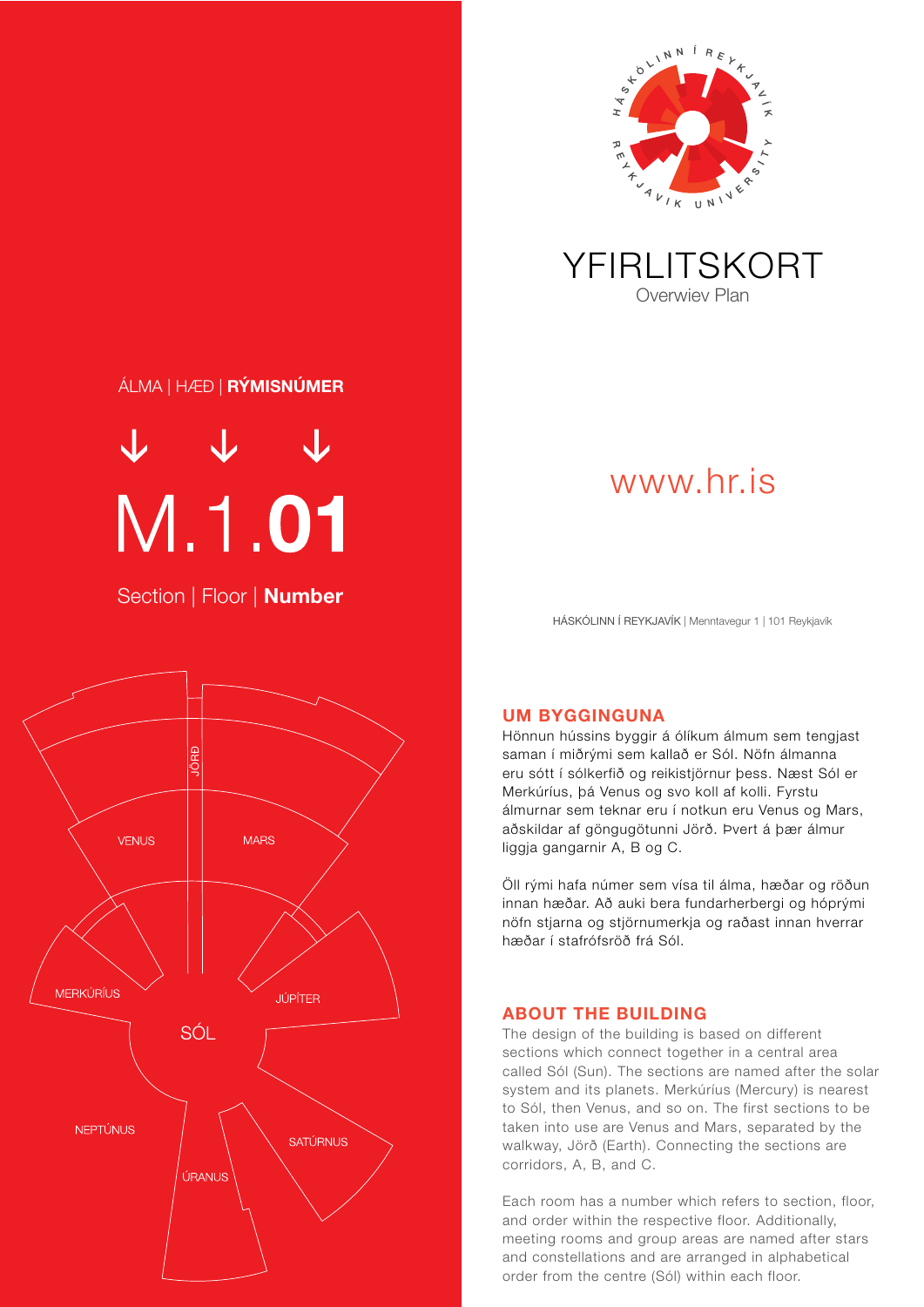

9 Lyfta

Abyss

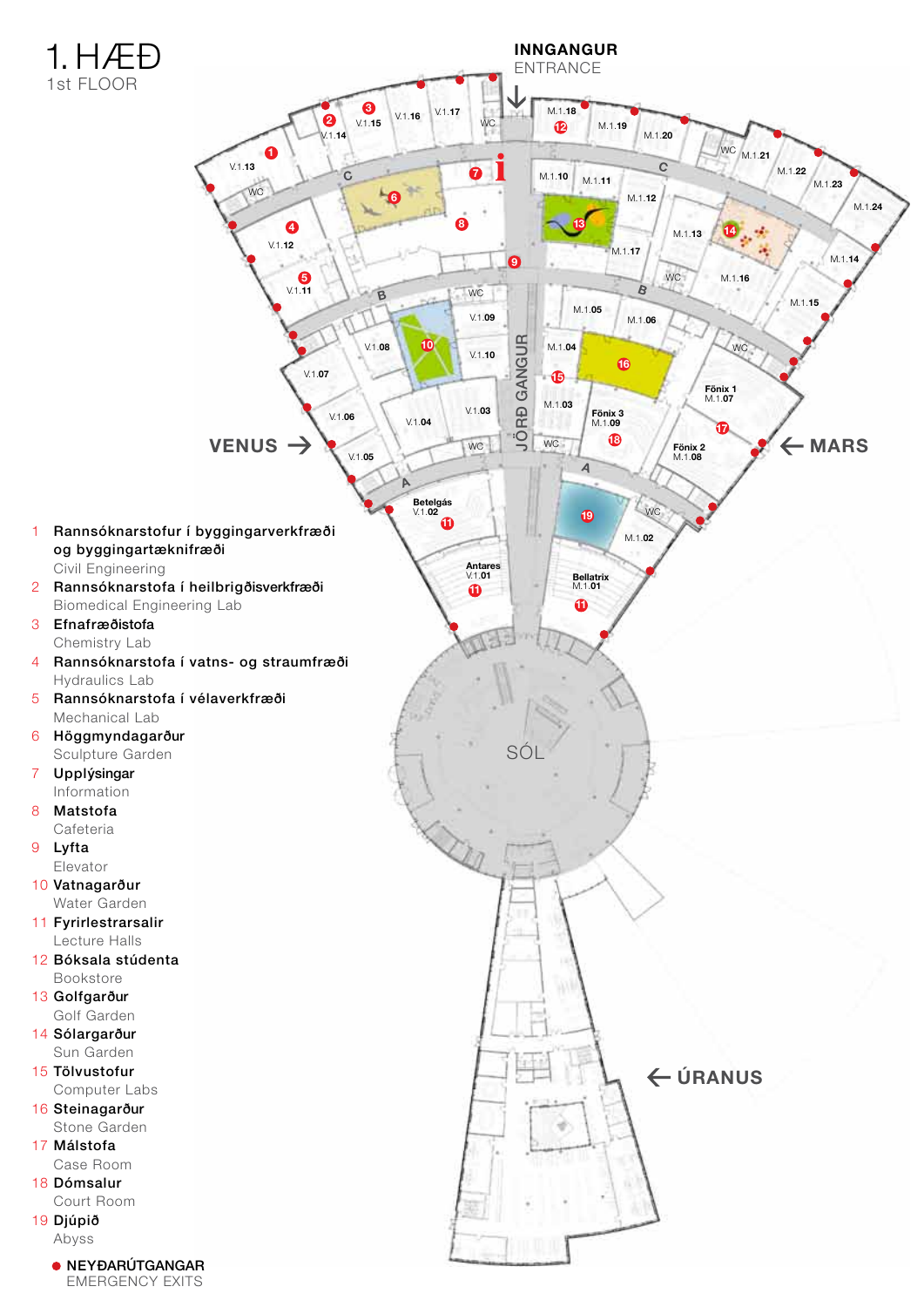## 2. HÆÐ 2nd FLOOR